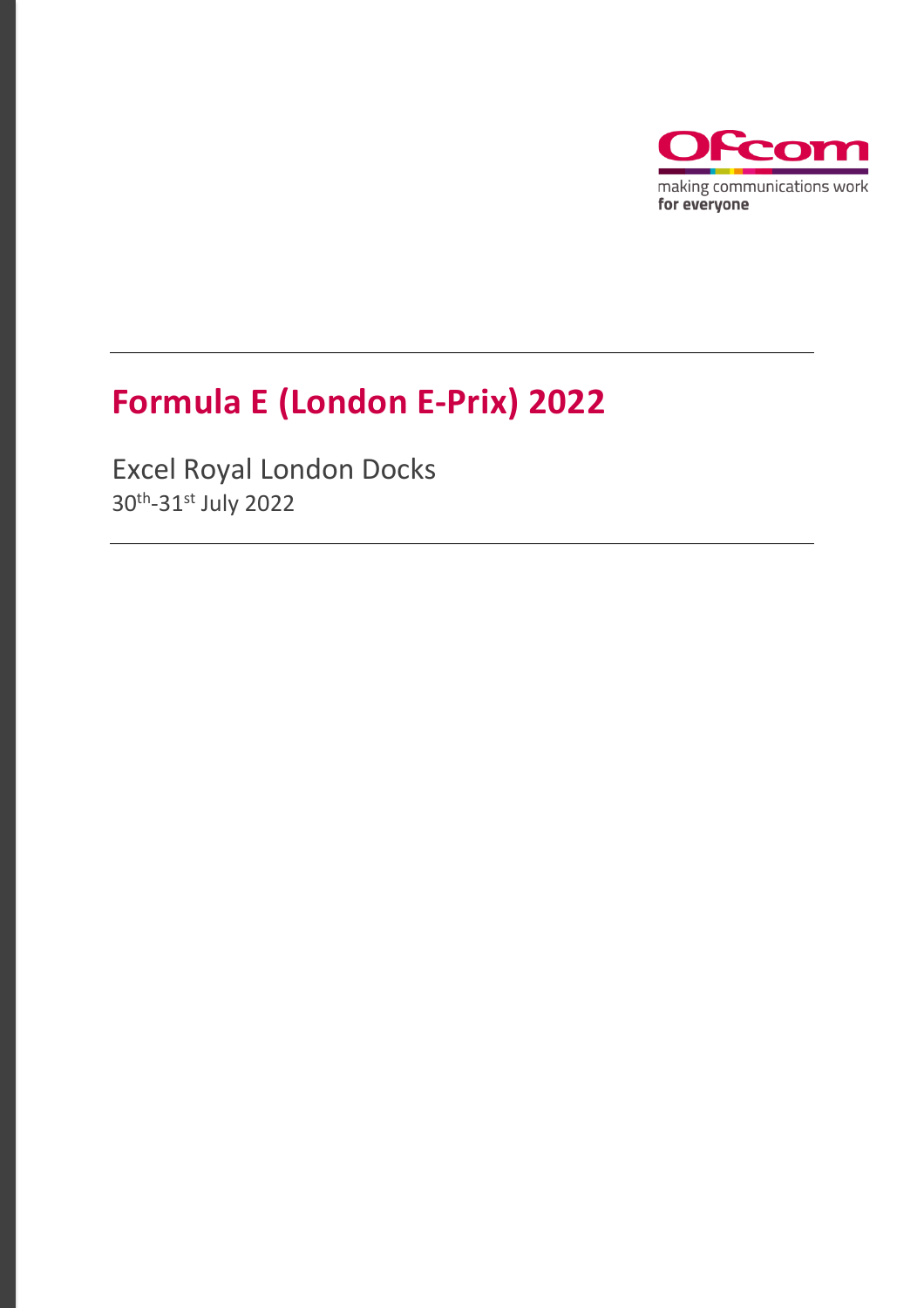### Introduction

Your Frequency coordinator from Ofcom PMSE this year is Mary Woldu, who will be handling all the requests and performing the planning process. We anticipate a large frequency requirement in a densely congested RF area. Potential onsite support together with users operating within their licensing conditions will help towards achieving an interference free event.



Mary Woldu

Our office contact details are:

+44 (0) 207 981 3803 or email: [pmse@ofcom.org.uk](mailto:pmse@ofcom.org.uk)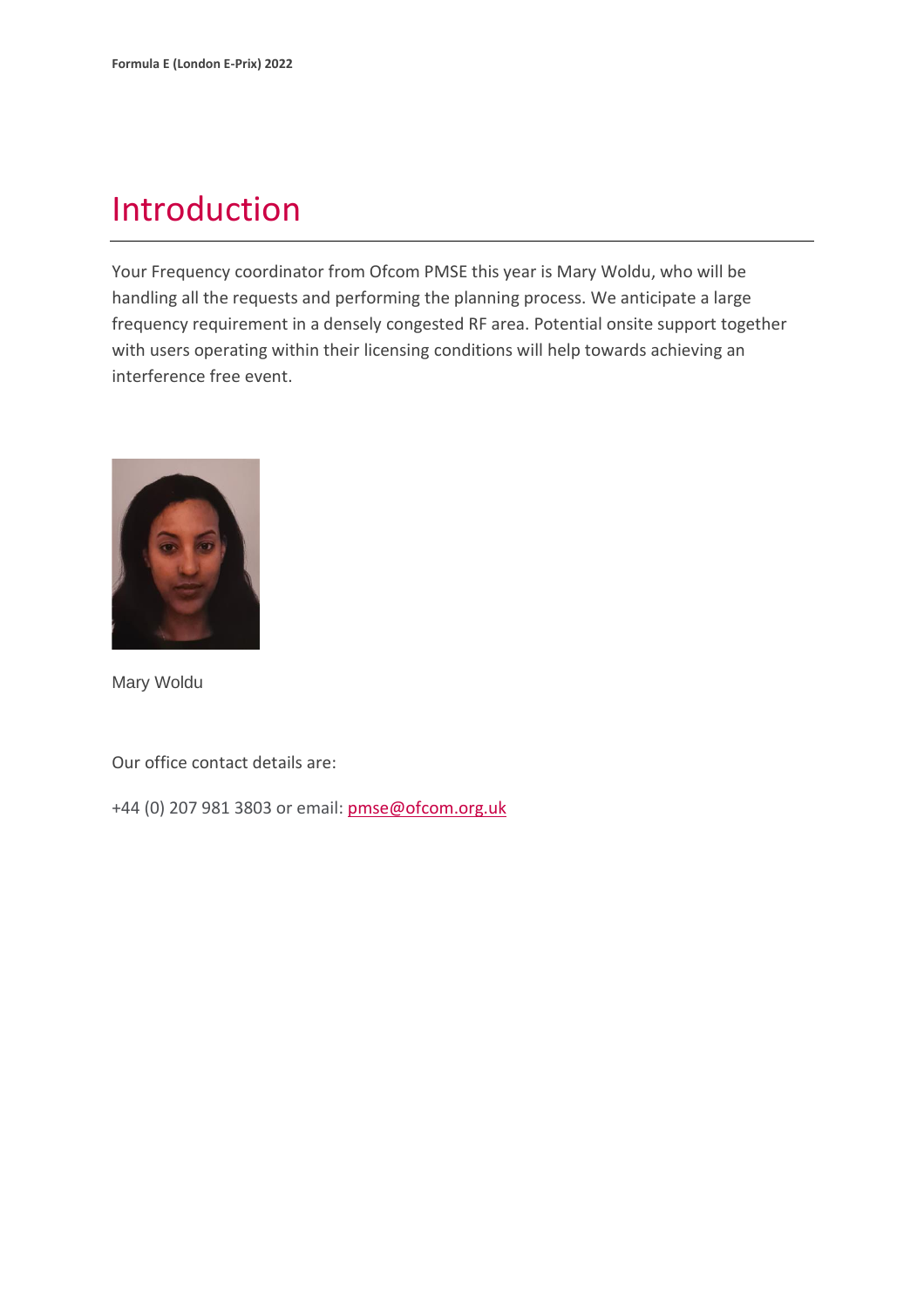### **Contents**

#### **Section**

| 1. Application Process        |    |
|-------------------------------|----|
| 2. Coordination and Licensing | 3  |
| 3. Event Time                 | .5 |
| 4. Useful Contacts            | 6  |
|                               |    |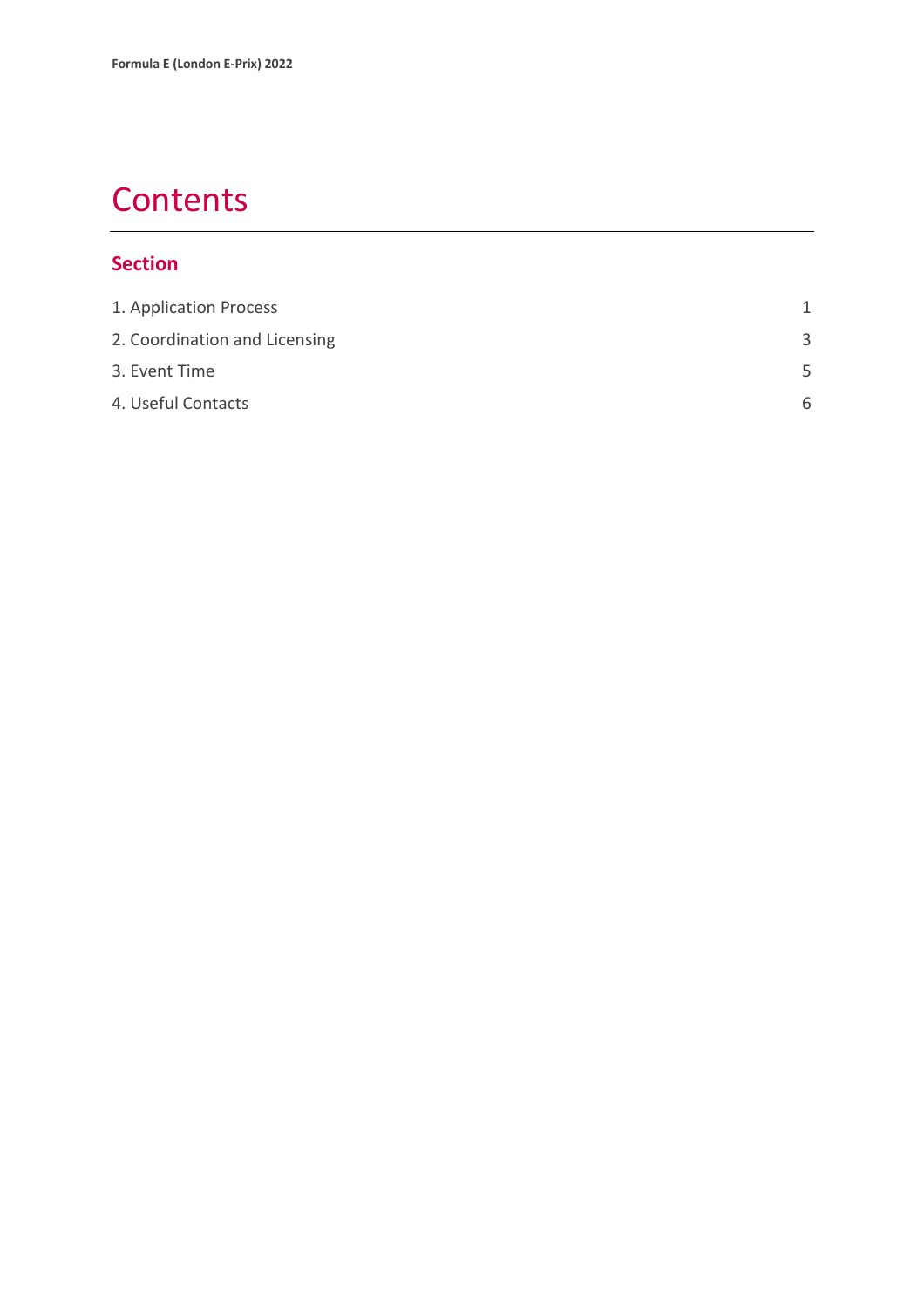### <span id="page-3-0"></span>1. Application Process

**Completed application forms submitted to Ofcom PMSE by 1st July 2022**



**We aim to issue licences (where applications have been received within the stated time periods) on or before the 15th July 2022**



**Payment MUST be received before the start of the event, otherwise you will not be licensed to use frequencies.**

We accept Debit/Credit Cards, Cheques and Bank Transfers or can take payment from existing carnets. *Please note that Ofcom PMSE are unable to accept payments made by AMEX.*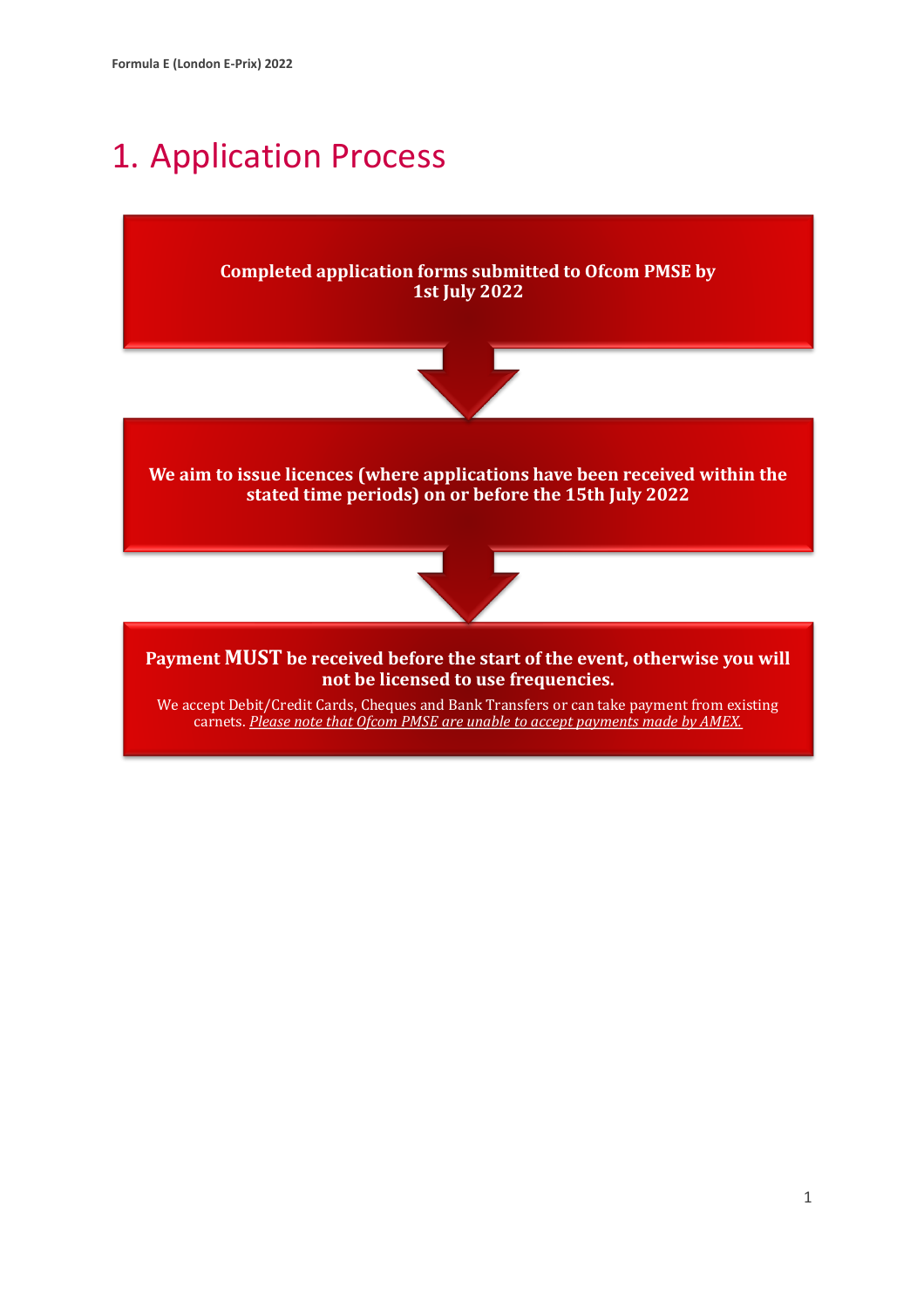PMSE spectrum is expected to be in high demand for Formula E, so applicants are asked to submit their requests at the earliest possible opportunity from now. It is advisable to submit frequency applications to us by the **1 st July 2022**, as applications submitted later than this date may not be accommodated as required.

As Formula E is designated a Major Event, applications for frequencies will not be subject to Ofcom PMSE's usual three working day turnaround rule. All frequency applications will be collated and worked on at the same time in order to achieve the best frequency plan.

Application requests can be submitted via email (along with a completed application form please) to [pmse@ofcom.org.uk.](mailto:pmse@ofcom.org.uk)

Application forms are downloadable from our website at:

[https://www.ofcom.org.uk/manage-your-licence/radiocommunication](https://www.ofcom.org.uk/manage-your-licence/radiocommunication-licences/pmse/apply-for-a-pmse-licence)[licences/pmse/apply-for-a-pmse-licence](https://www.ofcom.org.uk/manage-your-licence/radiocommunication-licences/pmse/apply-for-a-pmse-licence)

Once there please expand the 'Download PMSE application forms' section and using either 'UHF Talkback licence Application' for radio talkback or 'Multipurpose Coordination Licence Application' for radio mic's, IEMs and cameras.

On receipt of a frequency application stakeholders will be notified, via email, that their application has been received. Once applications have been reviewed, customers will be contacted if there are any immediate questions regarding their requirements, or if any relevant information has been omitted.

Key information to include is as follows:

- Technical details surrounding the equipment How it is setup and being used
- The number of channels required
- The tuning range/capability of the kit
- Dates, times and exact location required on site
- Details of the team/organisation you are representing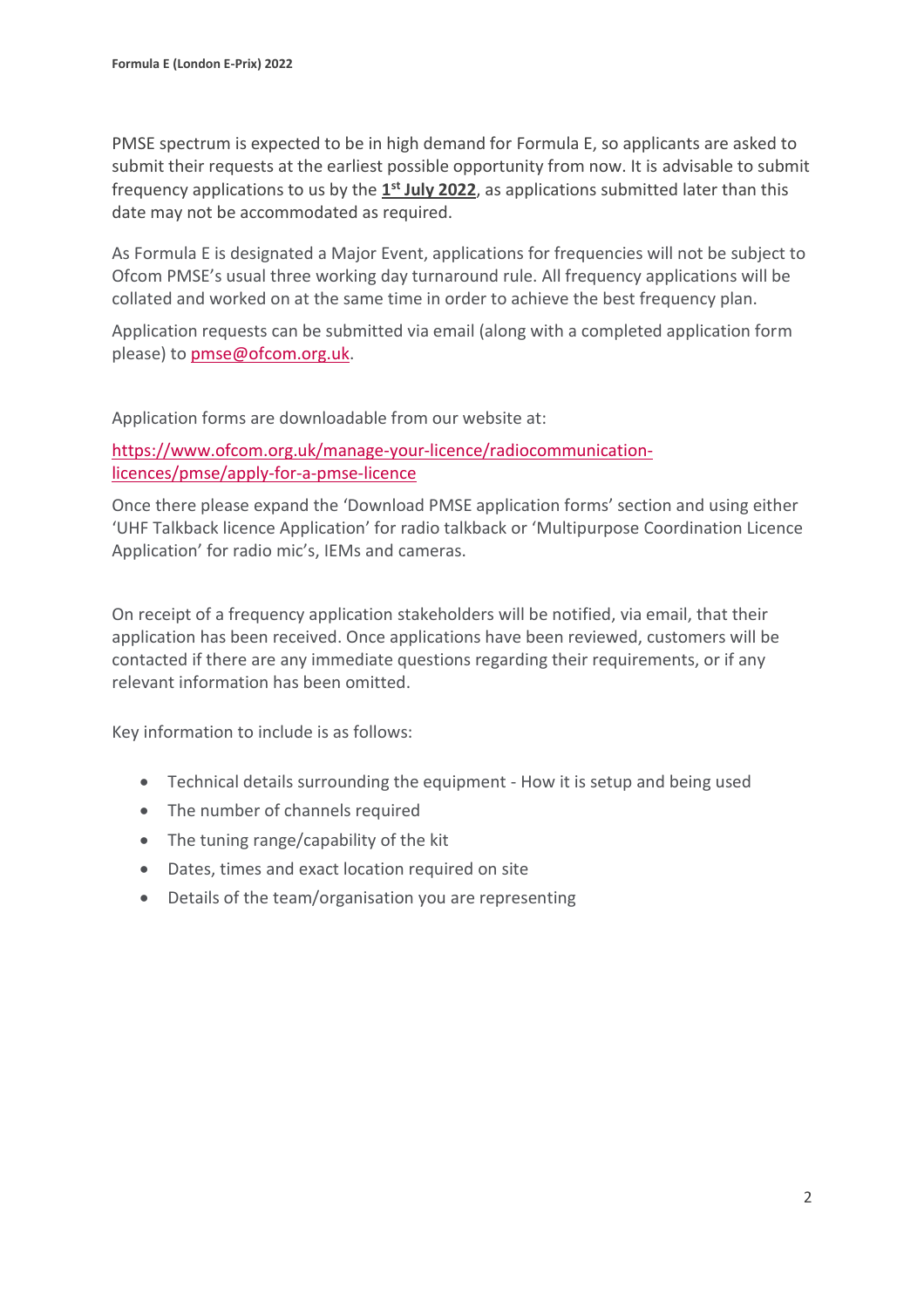# <span id="page-5-0"></span>2. Coordination and Licensing

#### 2.1 General Information

**150 MHz to 170 MHz** – This range is typically assigned for narrow band team communications.

**450 MHz to 470 MHz** - This range is typically assigned for narrow band broadcaster applications with some team communications

**470 MHz to 703 MHz** – Depending on equipment capability, the band can be deployed to accommodate, broadcaster communications & programme feeds, Data, wireless microphones and personal monitors. Please be aware that this range is shared with DTV for the area and certain channels will have to be avoided to protect both domestic reception & PMSE use.

**L Band - 1 GHz to 2 GHz** – This band is utilized for telemetry applications. This band does have certain constraints and will require special clearance from other long-term spectrum users.

**S Band - 2 GHz to 4 GHz** – Broadcast applications such as wireless cameras, return vision and air to ground aerial video. Highest demand is 2GHz to 2.5GHz & 3GHz to 3.6GHz. **Please note -** *Certain ranges will not be available for licensing due to spectrum changes that have taken place.*

When applying for frequencies we strongly advise customers to apply for ranges that Ofcom PMSE have control of, and manage, on a day to day basis – Please see: [https://www.ofcom.org.uk/manage-your-licence/radiocommunication](https://www.ofcom.org.uk/manage-your-licence/radiocommunication-licences/pmse/pmse-technical-info)[licences/pmse/pmse-technical-info](https://www.ofcom.org.uk/manage-your-licence/radiocommunication-licences/pmse/pmse-technical-info)

Scroll down to the 'Related Content' section towards the bottom of the page for full details of what this includes.

We will try our best to accommodate all frequency requests within the available spectrum to us but if we do have insufficient spectrum to satisfy demand, we will seek special authorisation to use spectrum, owned by another user, here at Ofcom. Please be mindful of this and allow us the extra time required to accommodate.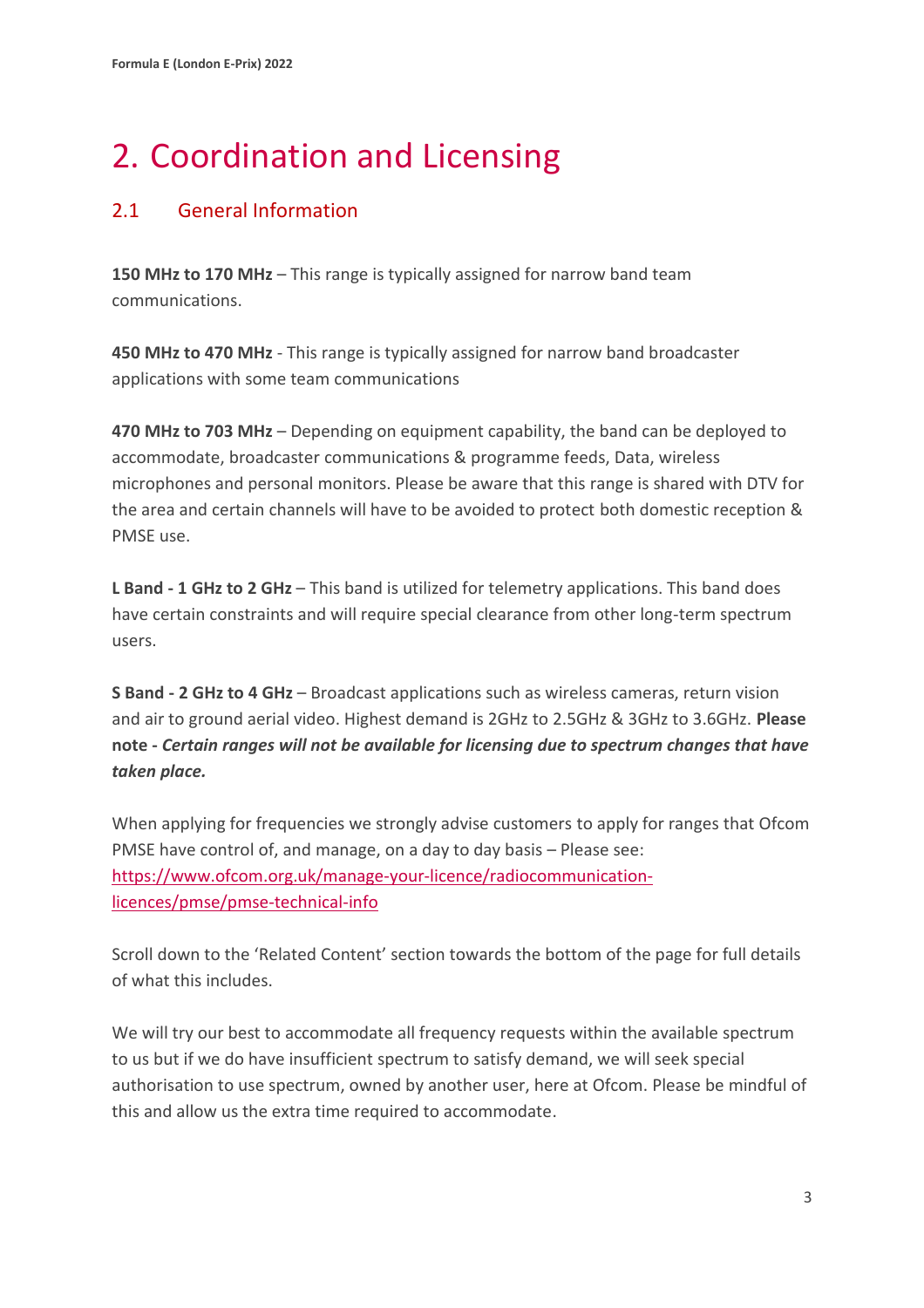#### 2.2 Payment and licence documents

It is imperative that we receive payment before your licence is scheduled to start so we can issue your licence documents with the required frequencies. To help with this we accept Debit/Credit Cards, and Bank Transfers or can take payment from existing carnets. When paying by Debit/Credit card you will receive a secure payment link to your email address. Your licensing documentation will be dispatched upon receipt of payment.

*Please note that Ofcom PMSE are unable to accept payments made by American Express (AMEX).*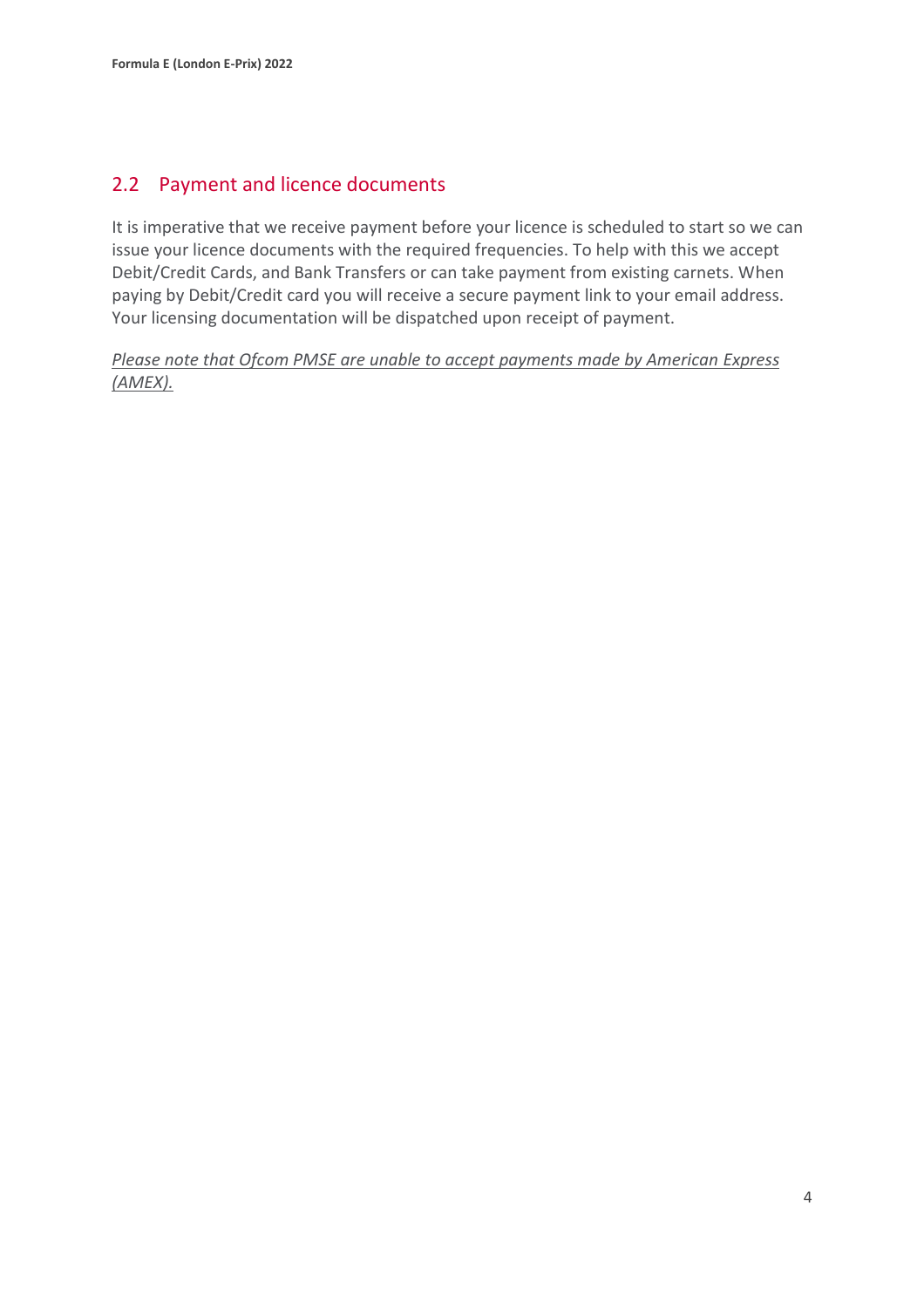# <span id="page-7-0"></span>3. Event Time

Operation of frequencies during the event may be subject to strict licensing times. These times must be adhered to. It is your responsibility to ensure that these rules are followed. If there are concerns about licensing times, please contact the Event Coordinator.

If, when on site, interference is experienced on your frequencies please contact the Event Coordinator, Office or the Out of Hours PMSE Spectrum Coordinator right away.

We will investigate why you may be subjected to this interference and offer you suitable alternatives within the constraints of your equipment should this be appropriate. Contact details can be found in Section 4 of this document.